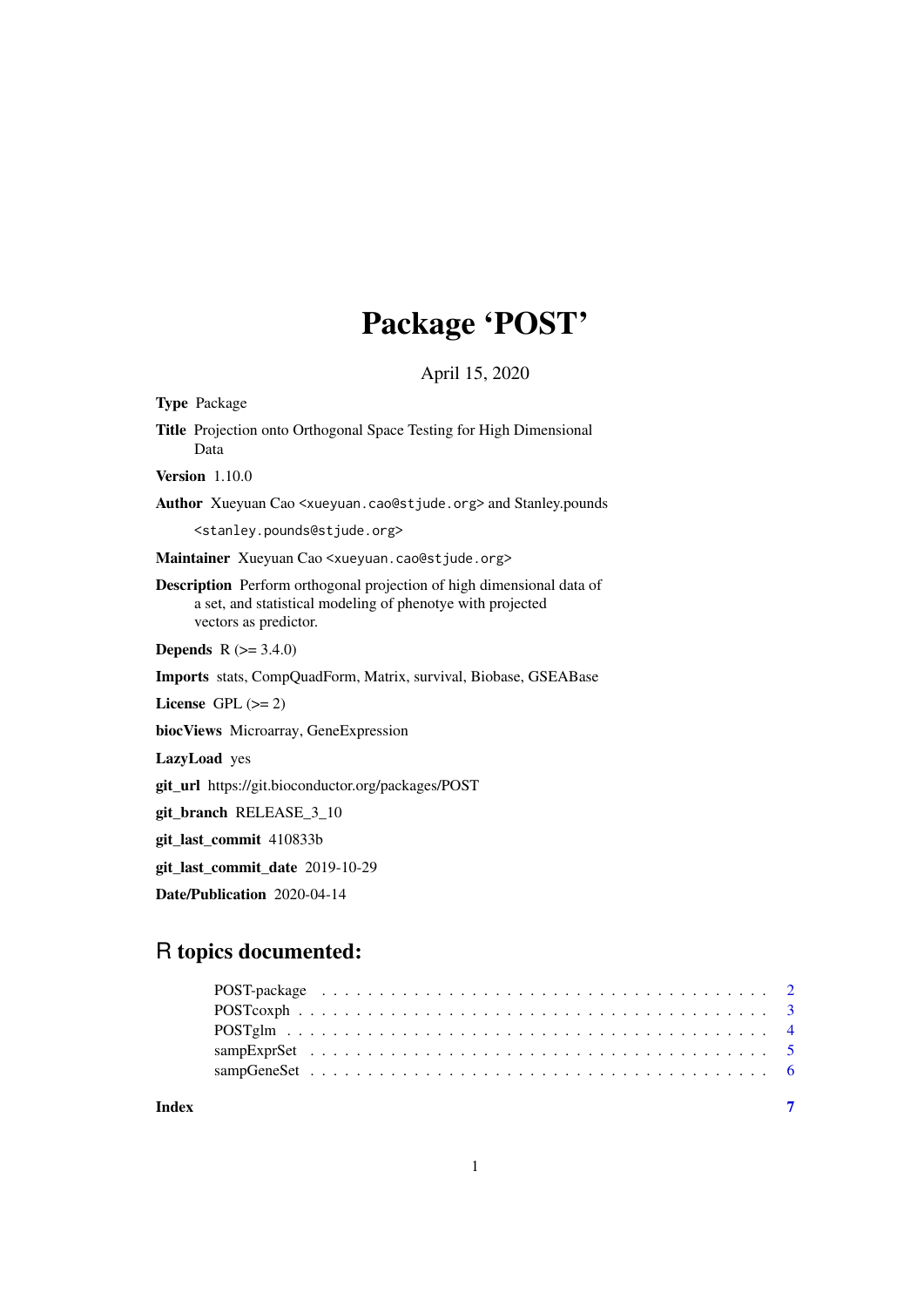#### Description

a tool to indentify gene sets that are associated with a endpoint of interest by projecting the original data of a set to an orthogonal subspace.

#### Details

| Package:  | <b>POST</b> |
|-----------|-------------|
| Type:     | Package     |
| Version:  | 0.99.3      |
| Date:     | 2016-11-2   |
| License:  | $GPL (=2)$  |
| LazyLoad: | yes         |

The POST (Projection onto Orthogonal Space Testing) is performed by calling function *POSTglm* for linear model or *POSTcoxph* for Cox proportional hazard model. The genomic data such as gene expression is passed through ExpressionSet; The gene set definition is defined by a gene set collection.

#### Author(s)

Xueyuan Cao <Xueyuan.cao@stjude.org>, Stanley Pounds <stanley.pounds@stjude.org>

Maintainer: Xueyuan Cao <xueyuan.cao@stjude.org>

#### References

Hotelling H. (1936). Relations between two sets of variables. Biometrika, 28, 321-327

#### Examples

```
## load data
data(sampExprSet)
data(sampGeneSet)
test<-POSTglm(exprSet=sampExprSet,
              geneSet=sampGeneSet,
              lamda=0.95,
              seed=13,
              nboots=100,
              model='Group ~ ',
              family=binomial(link = "logit"))
```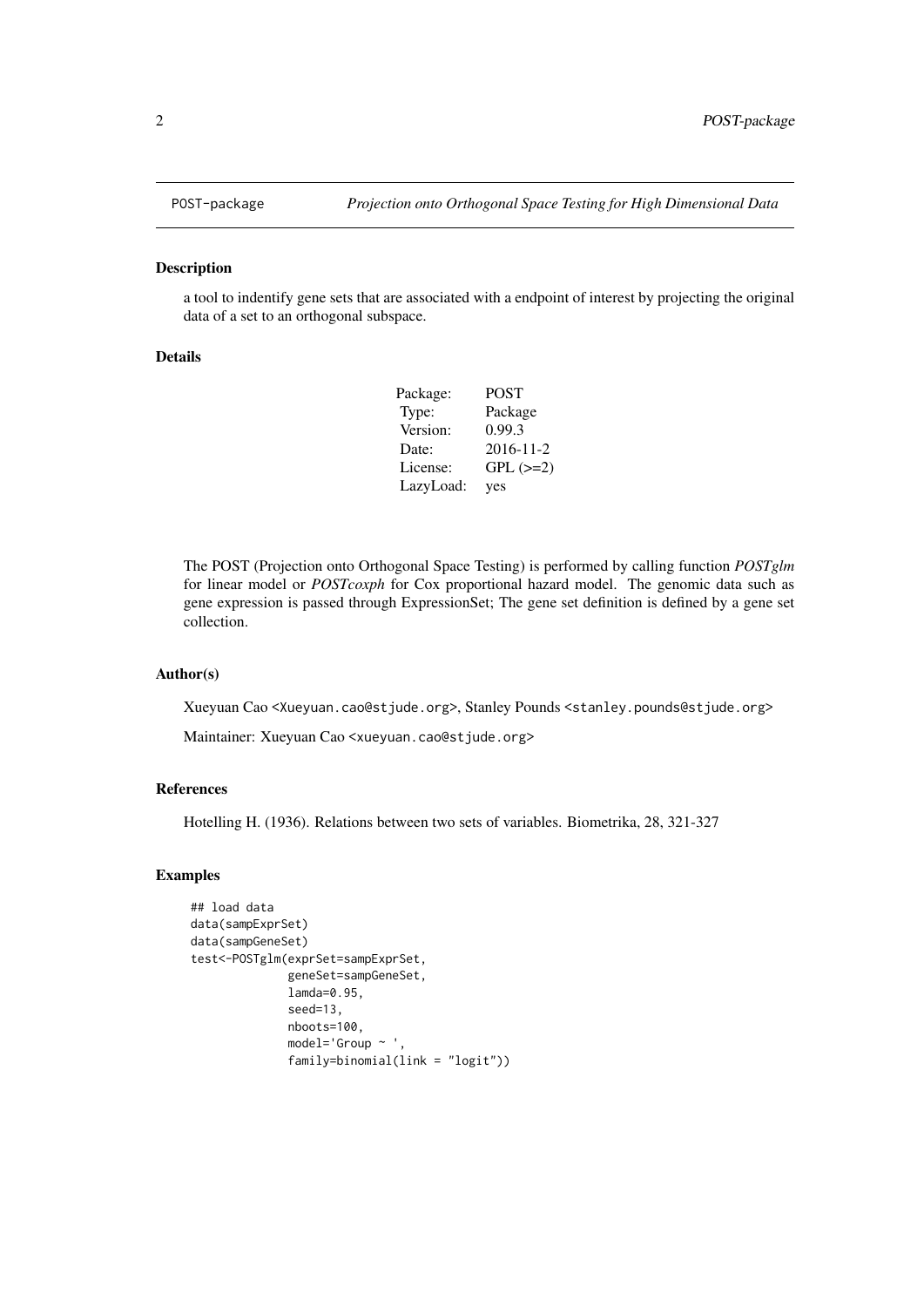<span id="page-2-0"></span>

#### Description

Peform POST analysis with Cox proportional hazard model

#### Usage

```
POSTcoxph (exprSet, geneSet, lamda = 0.95, nboots = 100,
           model = "Surv(EFSTIME, EFSCENSOR) ~ strata(arm2)",
           seed = 13, ...)
```
#### Arguments

| exprSet | an ExpressionSet class contains minimum of exprs (expression matrix) of ge-<br>nomic data such as gene expression and phenoData (AnnotatedDataFrame of<br>end point data). Please refer to Biobase for details on how to create such an<br>ExpressionSet expression set. |
|---------|--------------------------------------------------------------------------------------------------------------------------------------------------------------------------------------------------------------------------------------------------------------------------|
| geneSet | a GeneSetCollection class with minimum of setName and geneIDs for each<br>GeneSet. Please refer to <i>GSEABase</i> for how to create such a GeneSetCollec-<br>tion class.                                                                                                |
| lamda   | a predefined fraction of 0 to 1: the fraction of variation retained in the selected<br>orthogonal projections                                                                                                                                                            |
| nboots  | number of bootstrap samples, default=100                                                                                                                                                                                                                                 |
| mode1   | a character string to define model                                                                                                                                                                                                                                       |
| seed    | seed of random number generator                                                                                                                                                                                                                                          |
| .       | control arguments to be used in Cox proportinal hazard model, default control<br>arguments is used if they are not supplied directly                                                                                                                                     |

#### Details

The function performs POST analysis for association of gene set with time to event endpoint in Cox proportional hazard model framework.

#### Value

a data frame with 5 columns

| GeneSet | Gene set id                                                    |
|---------|----------------------------------------------------------------|
| Nprobe  | numbe of probes in the ExpressionSet annotated to the gene set |
| Nproj   | number of projected vectors included in the POST analysis      |
| Stat    | statistic of quadratic form                                    |
| p.value | p value of generalized Chi-square approximation                |

#### Author(s)

Xueyuan Cao <Xueyuan.cao@stjude.org>, Stanley Pounds <stanley.pounds@stjude.org>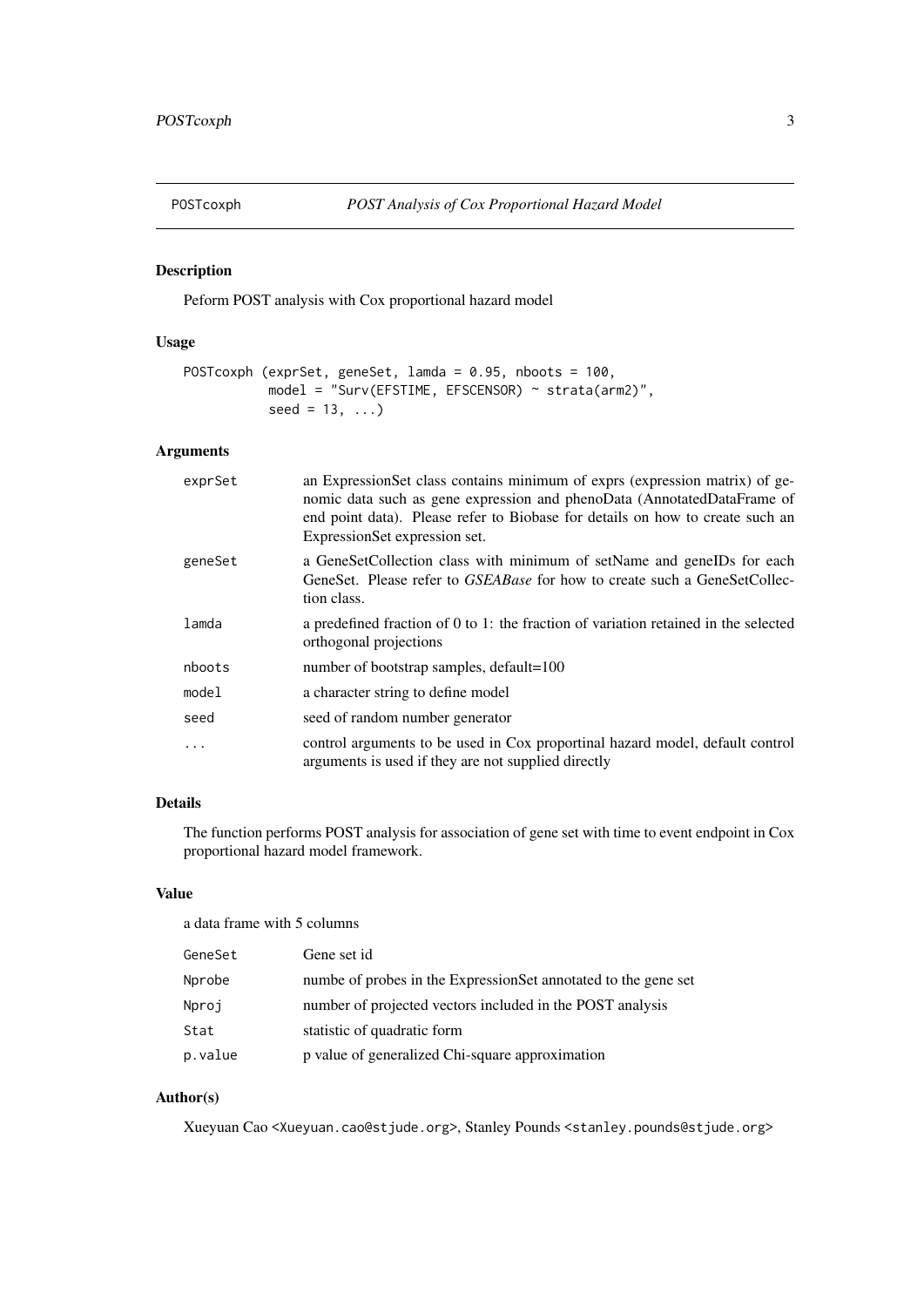#### Examples

```
## load data
data(sampExprSet)
data(sampGeneSet)
test<-POSTcoxph(exprSet=sampExprSet,
              geneSet=sampGeneSet,
              lamda=0.95,
              seed=13,
              nboots=100,
              model='Surv(time, censor) ~ ')
```
POSTglm *POST of Generalized Linear Model*

#### Description

Peform POST analysis with linear model

#### Usage

```
POSTglm (exprSet, geneSet, lamda = 0.95, seed = 13, nboots = 100,
    model = "Group \sim ", family = binomial(link = "logit"), ...)
```
#### Arguments

| exprSet | an ExpressionSet class contains minimum of exprs (expression matrix) of ge-<br>nomic data such as gene expression and phenoData (AnnotatedDataFrame of<br>end point data). Please refer to Biobase for details on how to create such an<br>ExpressionSet expression set. |
|---------|--------------------------------------------------------------------------------------------------------------------------------------------------------------------------------------------------------------------------------------------------------------------------|
| geneSet | a GeneSetCollection class with minimum of setName and geneIDs for each<br>GeneSet. Please refer to GSEABase for how to create such a GeneSetCollec-<br>tion class.                                                                                                       |
| lamda   | a predefined fraction of 0 to 1: the fraction of variation retained in the selected<br>orthogonal projections                                                                                                                                                            |
| seed    | seed of random number generator                                                                                                                                                                                                                                          |
| nboots  | number of bootstrap samples, default=100                                                                                                                                                                                                                                 |
| model   | a character string to define the model                                                                                                                                                                                                                                   |
| family  | a description of the error distribution and link function to be used in the model.<br>For glm, this can be a character string naming a family function, a family func-<br>tion or the result of a call to a family function.                                             |
| .       | control arguments to be passed to generalized linear model, default control ar-<br>gument are used if they are not supplied directly                                                                                                                                     |

#### Details

The function performs POST analysis for association of gene sets with phenotype in generalized linear model framework.

<span id="page-3-0"></span>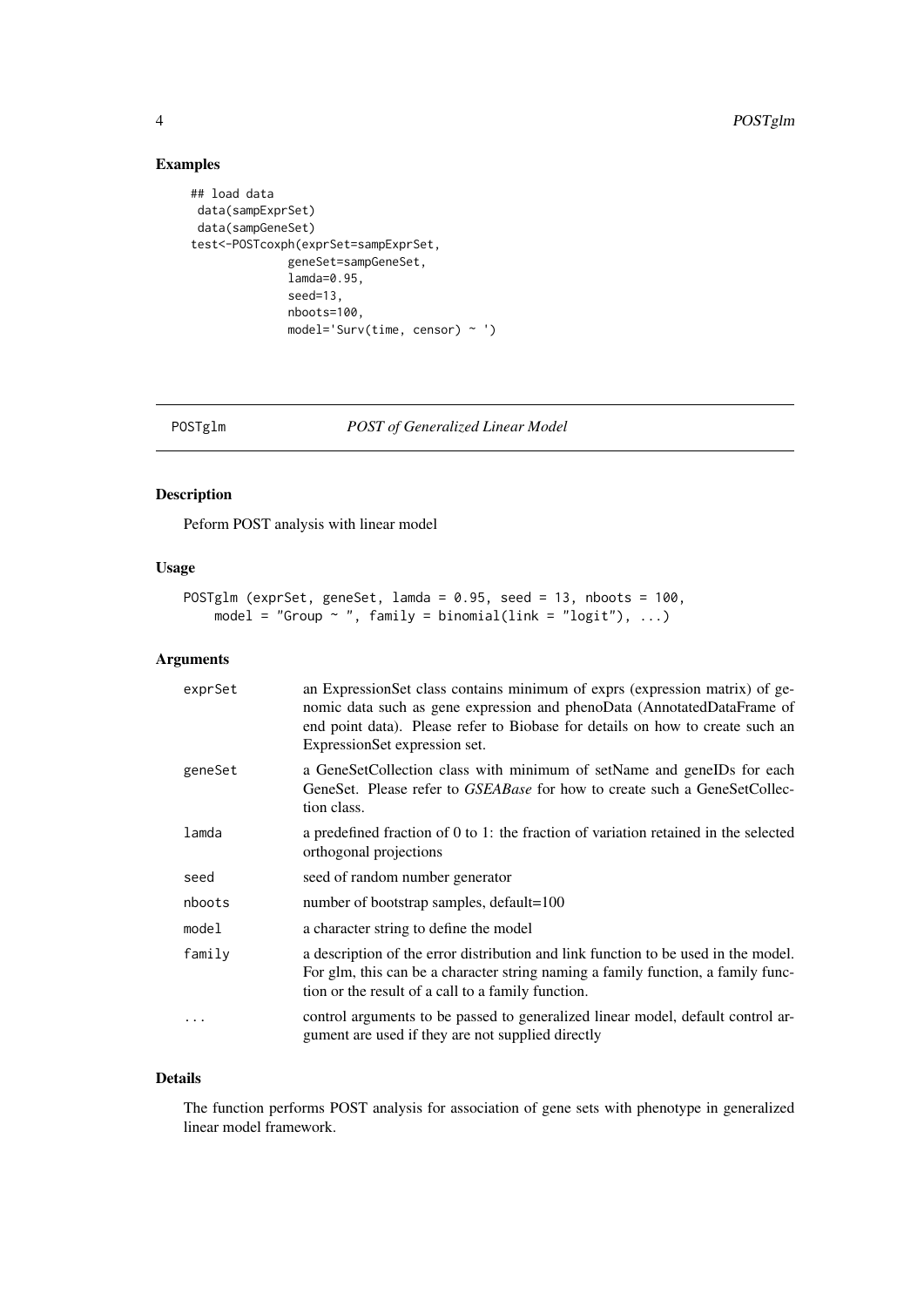#### <span id="page-4-0"></span>sampExprSet 5

#### Value

a data frame with 5 columns

| GeneSet | Gene set id                                                    |
|---------|----------------------------------------------------------------|
| Nprobe  | numbe of probes in the ExpressionSet annotated to the gene set |
| Nproj   | number of projected vectors included in the POST analysis      |
| Stat    | statistic of quadratic form                                    |
| p.value | p value of generalized Chi-square approximation                |

#### Author(s)

Xueyuan Cao <Xueyuan.cao@stjude.org>, Stanley Pounds <stanley.pounds@stjude.org>

#### Examples

```
## load data
data(sampExprSet)
data(sampGeneSet)
test<-POSTglm(exprSet=sampExprSet,
              geneSet=sampGeneSet,
              lamda=0.95,
              seed=13,
              nboots=100,
              model='Group ~ ',
              family=binomial(link = "logit"))
```
sampExprSet *Example of Expression Set*

#### Description

an ExpressionSet class contains minimum of exprs (expression matrix) of gene expression and phenoData (AnnotatedDataFrame of end point data).

#### Usage

```
data(sampExprSet)
```
#### Value

an simulated ExpressionSet contains conceptual data of 60 expression features for 40 subjects. The phenotype data has 4 columns for the same 40 subjects.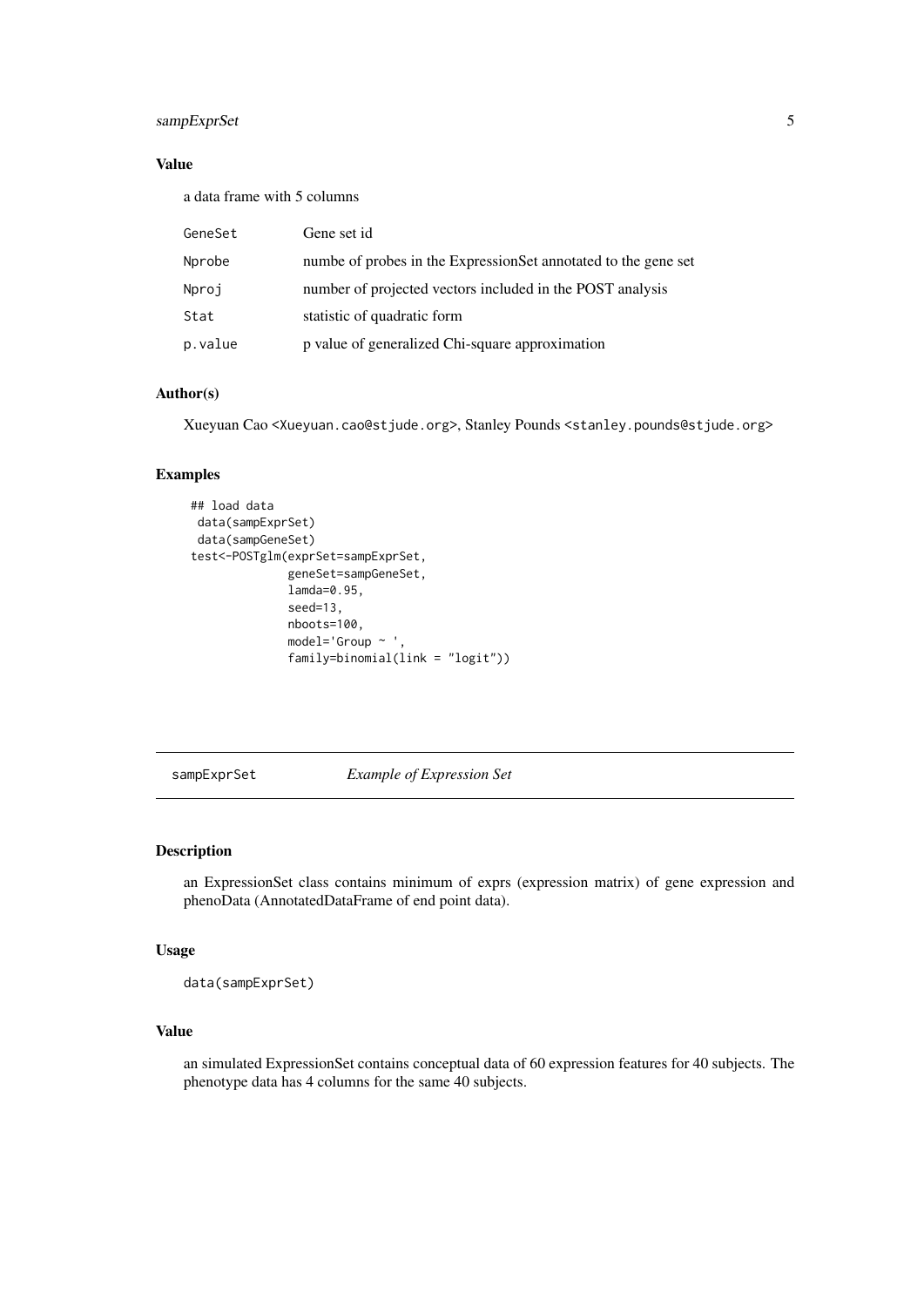<span id="page-5-0"></span>

#### Description

a Gene Set Collection contains minimum of GeneSet definition.

#### Usage

data(sampGeneSet)

#### Value

a gene set collection of 4 gene sets with 60 unique probes